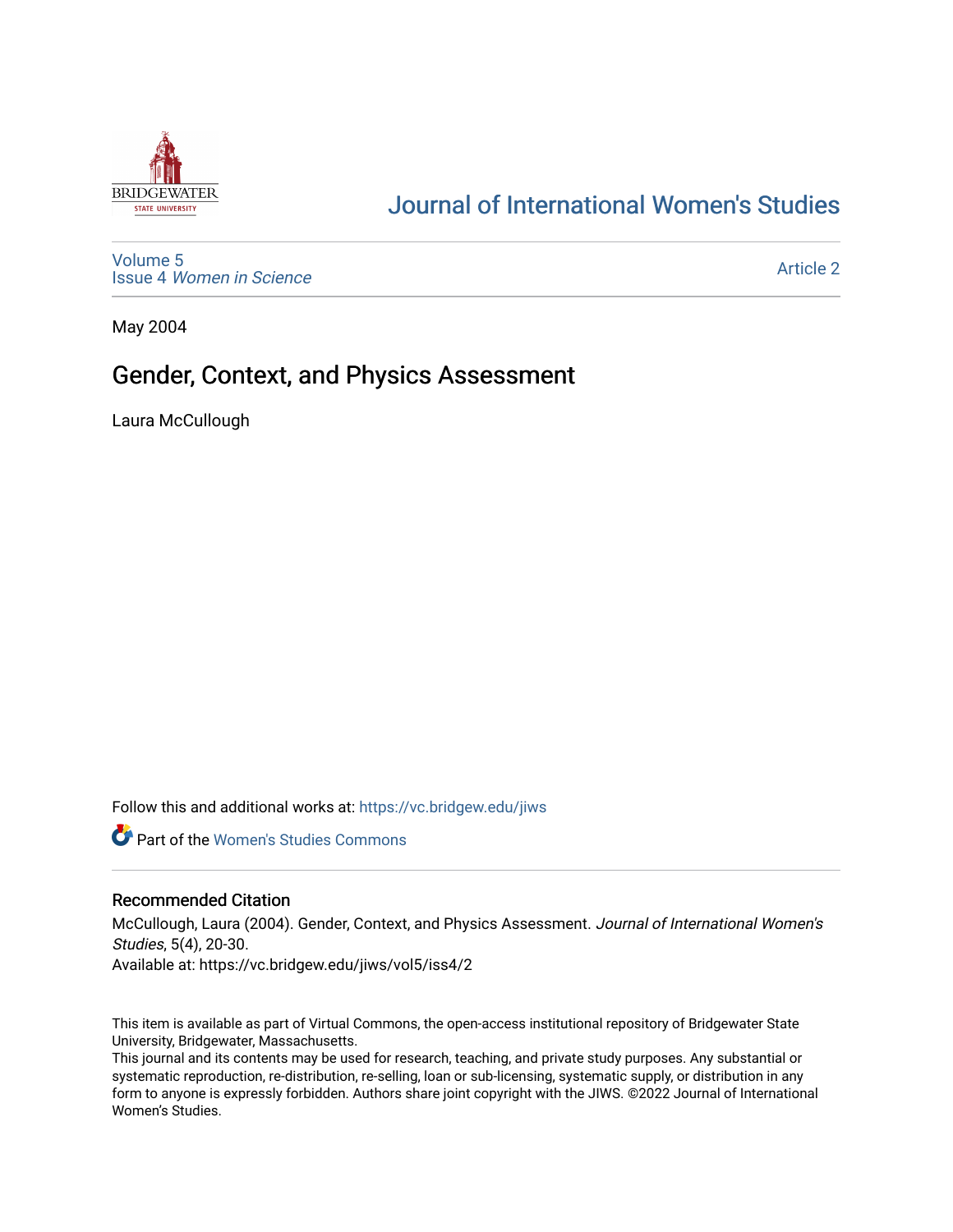## **Gender, Context, and Physics Assessment**

## By Laura McCullough

#### **Abstract**

A persistent gender gap exists on one of the most commonly-used physics conceptual tests, the Force Concept Inventory. The test includes many stereotypically male contexts such as hockey, rockets, and cannonballs. A revised version of the test was created using stereotypically female contexts and both versions were randomly administered to 300 college students. While the total correct score did not change for men and women, significant results were discovered when test questions were examined individually. Results suggest that context can affect performance on a physics assessment for both men and women. One implication for instructors is that they should be aware of how their examples and problems can elicit different performance among women and men.

*Key Words*: science education, assessment, context

#### **Introduction**

Issues of gender inequality and science have been under discussion for many years. Despite ongoing concern on the subject, the physical sciences remain heavily male-dominated, with physics demonstrating one of the most severe under-representation of women (NSF 2002). In an increasingly scientific and technological world, society needs to encourage all people to learn and study science and technology. To make educated choices about public officials and politics, and to make the best choices about their health and well-being, people need to understand the basics of science. In general, we are not doing a good job with our women and girls. Women fear or are feared by the culture of science and in consequence are not getting an adequate scientific education, which in turn means that they are not always in a position to make the most informed choices for themselves and their families. It follows that actions to specifically enhance learning for women need to be taken, as well as actions to encourage women to seek careers in these fields.

In the United States women do well in education at a general level. They earn 57% of all bachelor's degrees and 44% of doctorates. Yet in the sciences those numbers drop dramatically, particularly in the physical sciences and engineering.

In physics, about 50% of high school physics students are young women (Ivie  $\&$ Stowe, 2000). This is encouraging, although the advanced placement courses are still more heavily populated by men. But at the college level only 22% of physics bachelors degrees are earned by women. That number drops further to 14% at the doctoral level. The statistics for participation in physics and other fields in the U.S. are available from the National Science Foundation (2002).

Teachers of physics also illustrate this gender discrepancy; at the high school level, only 29% of physics teachers are women (Neuschatz & McFarling, 2003). In college, women make up only 11% of assistant professors, 10% of associate professors, and 5% of full professors of physics (Nelson & Rogers, 2004). This means that young women have few role models and female mentors available in physics.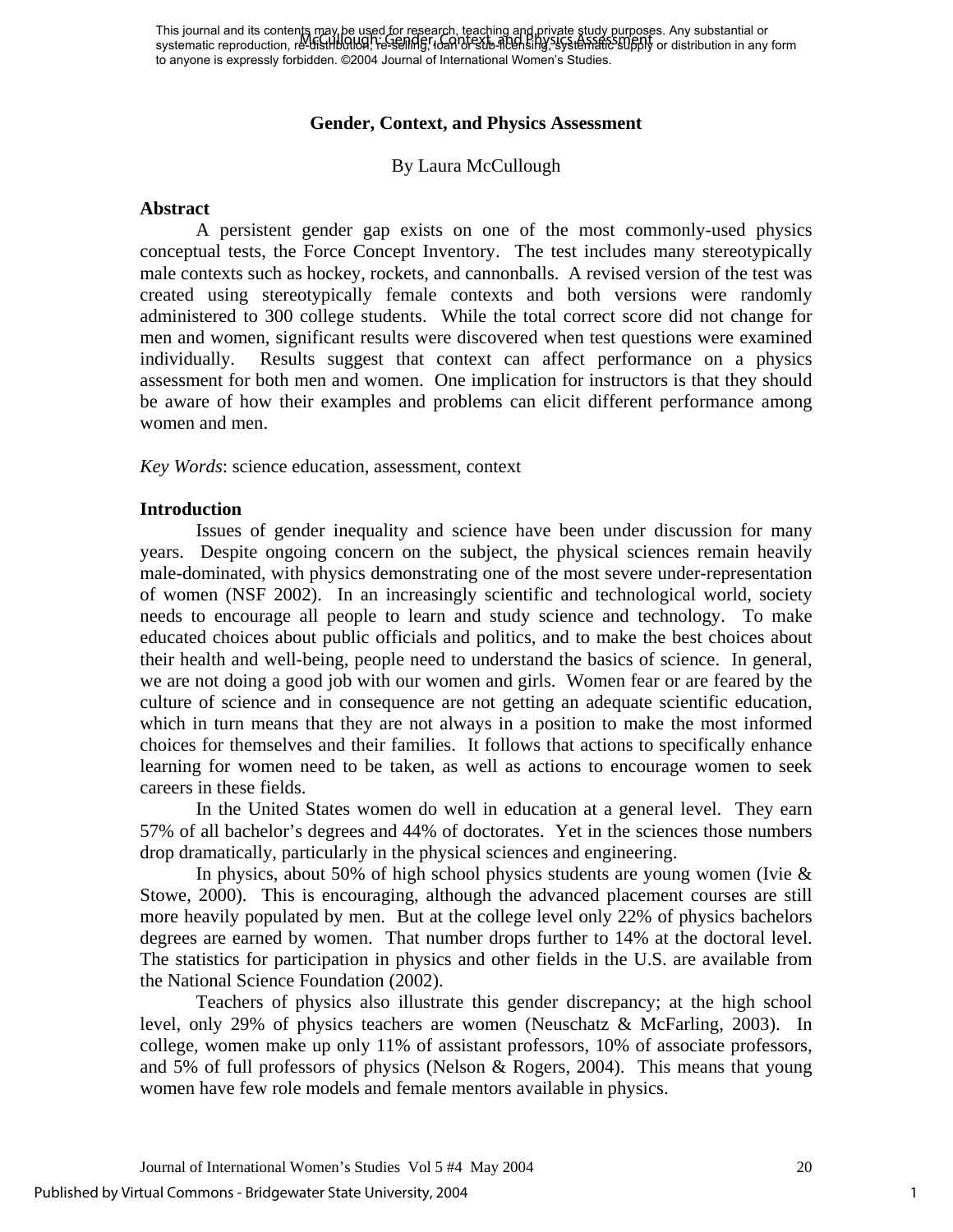Across the world, the percentage of women in physics is not much better (Ivie, Czujko, & Stowe, 2001). France has one of the highest levels, with 27% of physics PhDs going to women. Many Asian nations are lower in ranking, with China at 13% and Japan at 8% of PhDs in physics going to women. This is a worldwide problem, and all countries need to focus on promoting the participation of women in science.

Why is there such a strong gender disparity in physics? Part of the answer lies with physics education. Poor pedagogy is a large factor in students' decisions to leave science (Seymour & Hewitt, 1997). Physics education should be examined closely for biases that may exclude particular learners. Classroom education of any sort consists of three general parts: curriculum, instruction, and assessment. Science curriculum and instruction have been closely scrutinized for gender bias and many positive changes have been made. Textbooks now include pictures of female scientists (Bazler & Simonis, 1990; Potter & Rosser, 1992), and teachers are more aware of the challenges and problems facing girls in education (AAUW, 1995 and 1999). Other aspects of science teaching receive less attention, particularly physics tests and assessments that could be contributing to the unwelcoming atmosphere of the physics classroom.

The question this research project addressed was whether gender-biased contexts in a particular physics assessment could contribute to gender gaps in performance.

#### **Background**

The issues surrounding women and science have been much discussed over the last few decades. These discussions have taken many forms. One branch has been the dialogue about the masculine nature of science and how that has affected women's participation in science and the growth of science itself. Londa Schiebinger (1999) gathers much of this debate together in her book "Has Feminism Changed Science?" Science, particularly the "hard" sciences such as chemistry and physics, are typically thought of as being objective, unbiased. Historically, it has not been considered that who does the science might affect the science itself. Yet Schiebinger, Evelyn Fox Keller, and others suggest that this is not the case. Throughout history women have been excluded from science via many different means. The lack of women in science has led to masculine theories and interpretations. One example would be the use of gender to define botanical groupings and the use of sexual metaphors in botanical reproductions (Schiebinger, 1991). Why would plant reproduction be anything like human reproduction? The male researchers created a gendered situation where a nongendered explanation might have sufficed; and their gendered taxonomy ranked "male" parts of a flower higher than "female" parts. This is just one example of how gender has unnecessarily infiltrated aspects of theoretically objective science.

Physical science can be shown to also have inherent masculine or sexual characteristics. The building of atomic and hydrogen bombs during the Second World War shows just how gendered science can be (Cohn, 1996). The creators of the bombs spoke of giving "birth" to the bombs, and the babies were of course male: Fat Man and Little Boy. The language surrounding the creation of the bombs was strikingly sexual: "…lectures were filled with discussions of vertical erector launchers, thrust-to-weight ratios, soft lay downs, deep penetration…" (Cohn, p. 189). Neutral objective science, indeed.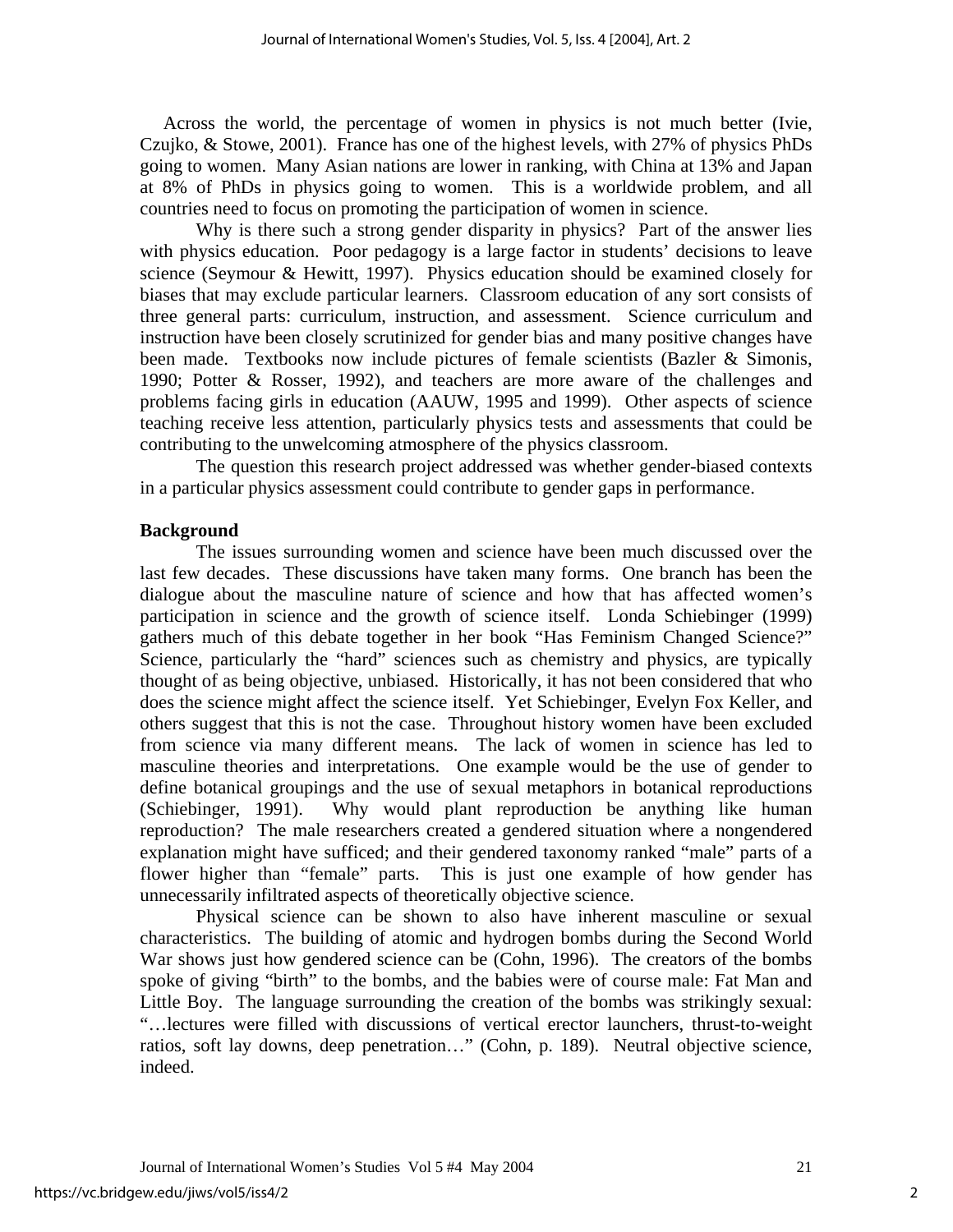Other critics of masculinist science have included Donna Haraway, Sandra Harding, and Ruth Bleier. Bleier edited a thoughtful collection of articles in "Feminist Approaches to Science," printed in 1986. Among these are included several critiques of science ranging from epistemological critiques to classroom and educational critiques and assessments of sex differences research. The spectrum of discussions and critiques of science has been wide-ranging over several decades of research and thought on science and gender. Taking a different point of view, Wertheim (1995) posits that the connections between religion and science have also served to keep women out of science. In general, it is now understood that science is not as objective as it was once perceived. Who the scientists are affects how the science grows and what the science is.

Taking feminist and masculinist science ideas into the classroom, Sue Rosser argues that the science classroom is also heavily gendered and the masculine nature of science classes contributes to the lack of women in science (Rosser, 1986). The standard model of teacher as source of wisdom and student as recipient of wisdom is very traditional and tends towards the masculine, particularly in light of the dearth of female science teachers. Rosser contends that using women's studies methods, theories, and pedagogies in the science classroom might serve as a way to attract and retain female students (Rosser, 1990). Cathy Middlecamp (1999, 2000) applies feminist pedagogies in the sciences by using interactive activities and allowing students to determine both questions and answers, in an effort at making science more friendly to women and others.

Gender gaps in assessment have been studied for some time. Many gender researchers are familiar with claims of gender bias against the Scholastic Aptitude Test (Wilder & Powell, 1989 and Navarro, 1989). The Educational Testing Service conducted a study in which they argue that national tests are not biased yet admits that there are persistent gender differences (Cole, 1997). Others have argued that gender gaps on tests are not due to bias but due to innate gender differences (e.g., Benbow & Stanley, 1980).

Eighth graders in the US show no gender gap in mathematics nor in science, according to the Trends in International Math & Science Study (US DOE, 2000). Other studies show that the gender gap tends to show up at higher grade levels (Cole, 1997; AAUW, 1999). Connected with the gender gaps in assessment are gaps due to other factors such as race and socioeconomic status. Of further interest is the TIMSS data showing that among US eighth graders, larger family wealth correlates with a better science score. Also noted in the TIMSS study is that white students outscored Asians, Hispanics, and African-Americans. Race remains an issue in other standardized testing as well ("This Wasn't Supposed to Happen" 1999; Hall & Davis, 1999) and arguments about assessments actually testing for culture, not content, persist (Gleaves, 1994).

Deeper research into gender differences on tests has produced quite interesting results. In a recent report, Buck et. al. (2002) found that male and female students taking Advanced Placement tests show a significant tendency to do better on questions in content areas favoring their gender. Men did better on questions relating to war, politics and history, among others, while women did better on arts and literature topics, religion, and women's issues.

The issue of context of science questions has been less well studied. Rennie and Parker (1993) studied context in physics problems and found that teachers can create good gender-neutral or gender-inclusive assessment tools by looking at language, portrayal of stereotypes, and particular contexts. The students' reactions suggest that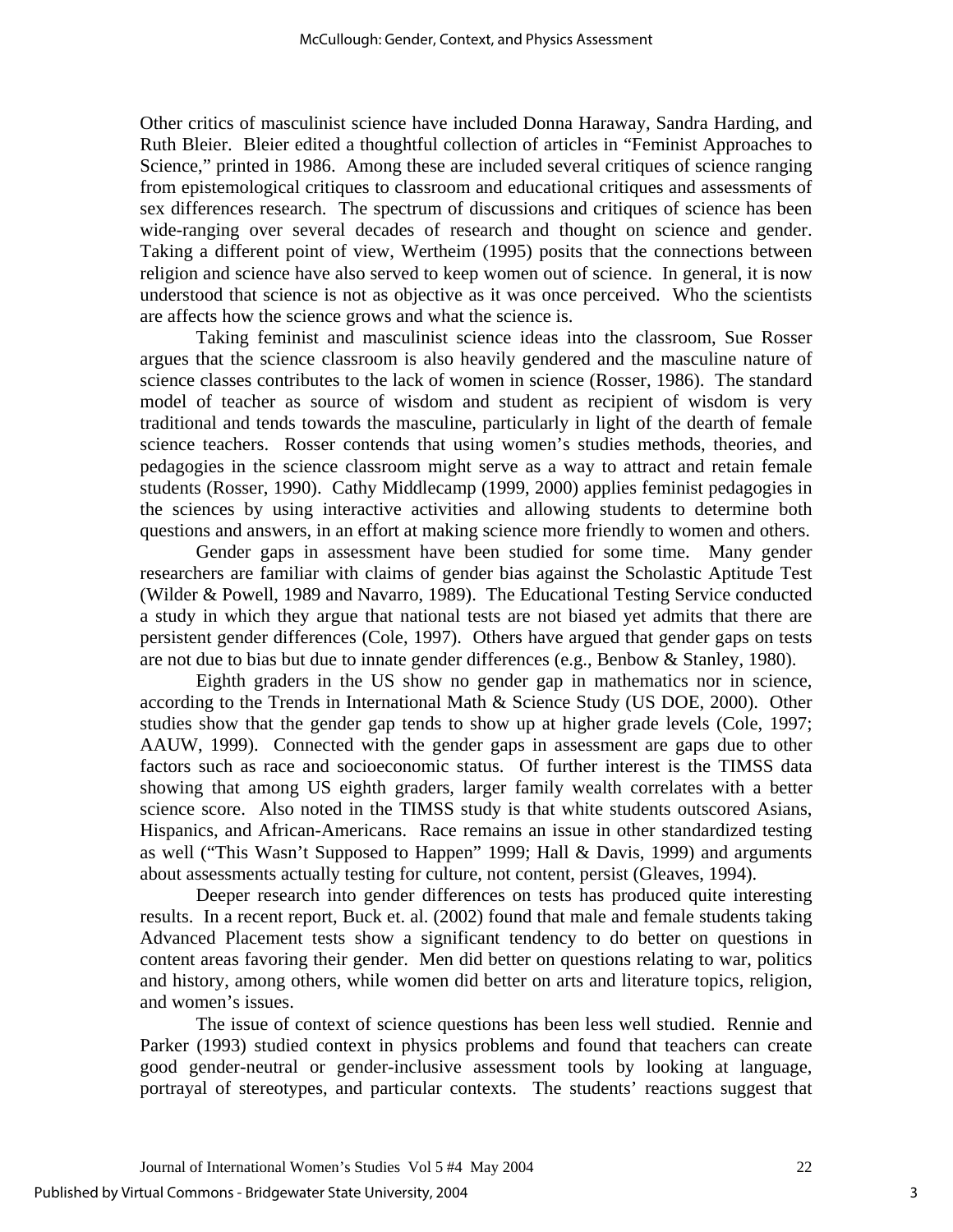appropriate contexts make problems easier to visualize and more interesting (Rennie & Parker, 1996 & 1998). Concrete problems were preferred over abstract problems. An example of an abstract problem statement follows: "An object is propelled vertically into the air. The object has its maximum potential energy…" whereas a contextualized version starts: "There is a big fireworks display over the Swan River near the city on Australia Day. One rocket is launched into the air…" (Rennie & Parker, 1998, p. 121)

In a South African study of context, Enderstein, et. al. (1998) found that in South African pupils, changing the context of a physical science question substantially affected the responses they received from the pupils. They had changed questions to better target the experiences of urban and rural pupils. Problems with humans or human perspectives elicited different responses than problems without human figures present.

Another good piece of evidence for the contextual dependency of performance lies in a story related by a colleague teaching in Thailand (personal correspondence). He gave the test under consideration to his students, but was unprepared for their response to the question referring to the situation of a person putting his bare feet on another person's knees (see Figure 1). This act would be extremely rude in Thailand, where the feet are considered an unclean part of the body. The students had severe trouble answering this question because the situation was so unbelievable to them. The *context blocked the physics*.

*Figure 1*. Picture from question on conceptual test



The present study looks at a particular physics assessment test, the Force Concept Inventory (Hestenes, Wells, & Swackhamer, 1992). The test is a thirty-question, multiple-choice conceptual test, which covers the topics usually found in the first semester of introductory physics courses. There is minimal math required to answer the questions and the non-correct answers (distracters) were written based on physics education research on common student misconceptions. The FCI is used across the United States in high schools, colleges and universities. Some instructors give course credit for taking the test; others make the test un-graded and/or voluntary. The most common use for the test is to assess the instructional effectiveness of the course. The FCI has been shown to correlate strongly with pedagogy (Hake, 1998).

The FCI has a significant gender gap favoring male students (McCullough, 1996 and McCullough & Crouch, 2002). This gender gap is not explained by physics background; when broken out by previous physics coursework men receive higher scores than women at each educational level. Nor does a course in physics ameliorate the problem; the gender gap is maintained from pre-instruction to post-instruction.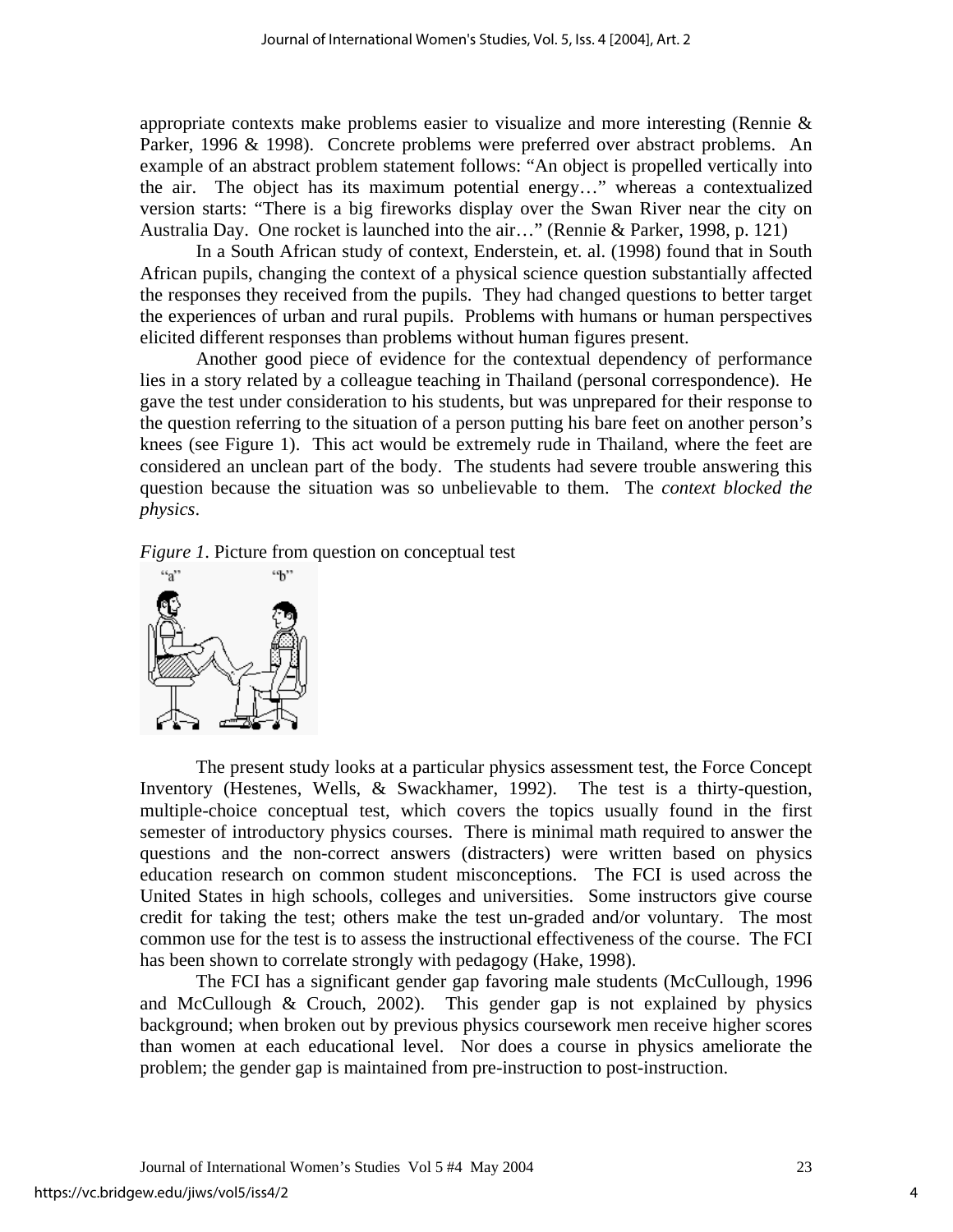If women are receiving artificially lower scores on this test because of contextual bias, then not only is the test doing them a disservice, but it is also an inappropriate measure of instructional effectiveness for instructors and educational researchers who use the test. The goal of this research is to determine if context affects performance, and if so, to develop a version of the test in which context does not contribute to the gender gap on the test.

#### **Methods**

In order to determine if the contexts of the questions were affecting performance, the context had to be separated from the physics. A direct way to do this was to create a new version of the test in which the physics was kept identical to the original but the context of each question was changed. The original test used mostly male persons and either male-oriented or school- or lab-oriented contexts. Questions about rockets, cannonballs, hockey and male figures were included alongside questions about steel balls rolling off a horizontal table. The revised version of the test, called the Revised FCI or RFCI, used *stereotypically* female contexts such as shopping, cooking, jewelry and stuffed animals. Every figure and person mentioned is female. The contexts were pushed as far female-centric as manageable. This was done so that if performance exhibited context-dependence it would be as visible as possible. If only small changes in context had been made, corresponding small changes in performance might not have been detectable within the small populations under study. If large changes were made and large changes in performance were seen, then there would be more reason to believe that context did have an effect on performance.

The other significant change made to the test was to make the abstract, schooloriented contexts more concrete and closer to daily-life situations. As mentioned above, research (Rennie & Parker 1998) has found that female students prefer more concrete problems. Context-less problems such as a nondescript ball being thrown were changed to be more specific.

The RFCI was pilot-tested in several populations and revisions were made based on problems found in the test, such as a figure which was too big to be usable and a context which was not quite identical to the original in a physics sense (McCullough 2001). The version of the RFCI used in this study was the third version of the test. The physics of each question is the same as the physics in the original to the extent that this assessment is designed to test. For example, minor issues such as air resistance are ignored by most people who use this test.

The population chosen for the study was a group of non-physics students in general education classes such as English at a mid-sized Midwestern state university. Because this study was concerned about context, the context of the class was also a concern. Physics classes are male-dominated and may be a contributor to female underperformance. Claude Steele (1997) has found that cuing people in on gender in genderdiscriminatory situations such as math and science testing can cause the minority population to do more poorly. This "stereotype threat" was a significant concern in this study. In order to reduce the possible gender-discriminatory cuing, non-physics classes were chosen and the test was introduced in a way that didn't mention gender at all.

With IRB approval, eight classes were chosen based on the instructor's willingness to give up class time to this project. Five were English or Literature classes, two were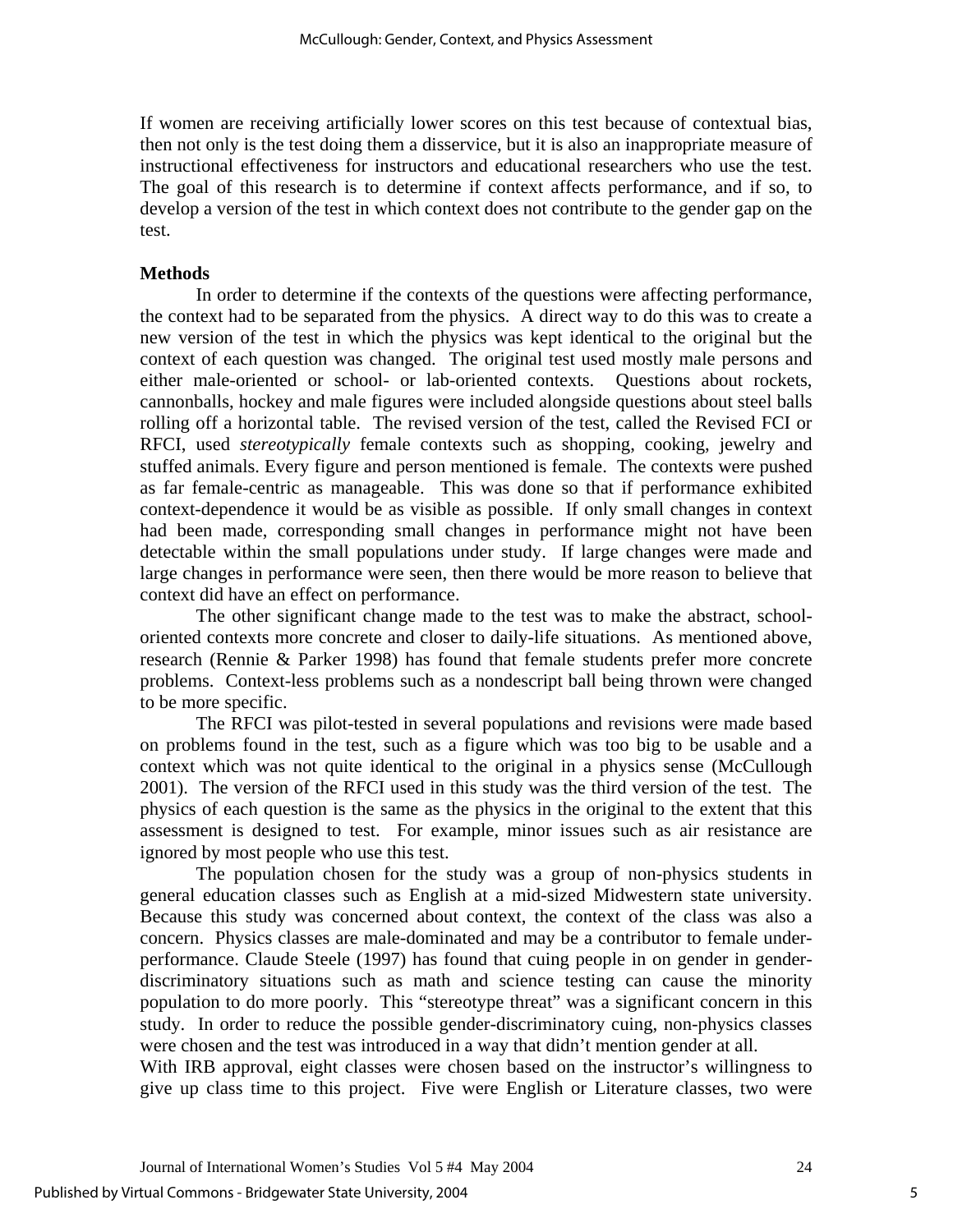Sociology classes, and one was a math class. In all but one class the researcher herself explained and administered the test using prepared notes (not a formal script). For the other class, the instructor introduced the study using a more formal script covering the same points. Taking the test was voluntary, but less than 5 students chose not to take the test.

Both versions of the test were used and were handed out in alternating order (A-B-A-B) so that students sitting next to one another had different tests. That there were two versions of the test was not mentioned. Students answered the test questions on a separate answer sheet which included nine demographic questions on the back. Students were asked about 15 minutes into the test to answer the demographic questions after they finished the test questions. This was done to again minimize the stereotype threat. The demographic questions included: previous physics and math courses taken, major, year in school, gender, years of high school math and science, and semester courses of college math and science. A total of 312 students participated in the study.

## **Results**

An initial look at the overall scores of the four groups shows that changing the version did not significantly change the scores of the women, though there was a measurable difference in the male students' scores. Table 1 lists the average percent correct for the four groups under consideration.

*Table 1.* Average percent correct by test version and gender (Number of students and standard deviation)

|       | Original FCI      | <b>Revised FCI</b> |
|-------|-------------------|--------------------|
| Men   | 33.7              | 28.5               |
|       | $(N=56, sd=14.4)$ | $(N=71, sd=11.7)$  |
| Women | 21.7              | 22.3               |
|       | $(N=106, sd=9.7)$ | $(N=79, sd=8.1)$   |

The difference between the women's scores is not significant  $(p>0.05)$ . The difference between the men's scores is significant  $(p=.005)$  in favor of the original version. Changing the context of the questions towards more female-oriented contexts negatively affected the overall male score while having no effect on the overall female score. An initial interpretation of this result could be that women are less affected than men by changes in context. However, the literature does not support this interpretation, suggesting a need for closer examination of the data.

These somewhat unexpected results suggested that a closer look was needed. The next step of analysis was to look at each question and analyze student performance by men and women on both versions. The item analysis leads to a different interpretation of the effect of the version change.

The first question asked for the question-by-question analysis was this: on how many questions did women improve on the revised gender version? Looking at the number of women who got each question correct on each version, women did better on the gender version on 13 out of the 30 total questions. In contrast, men did better on the gender version on only 5 questions. There was no change in the women's or men's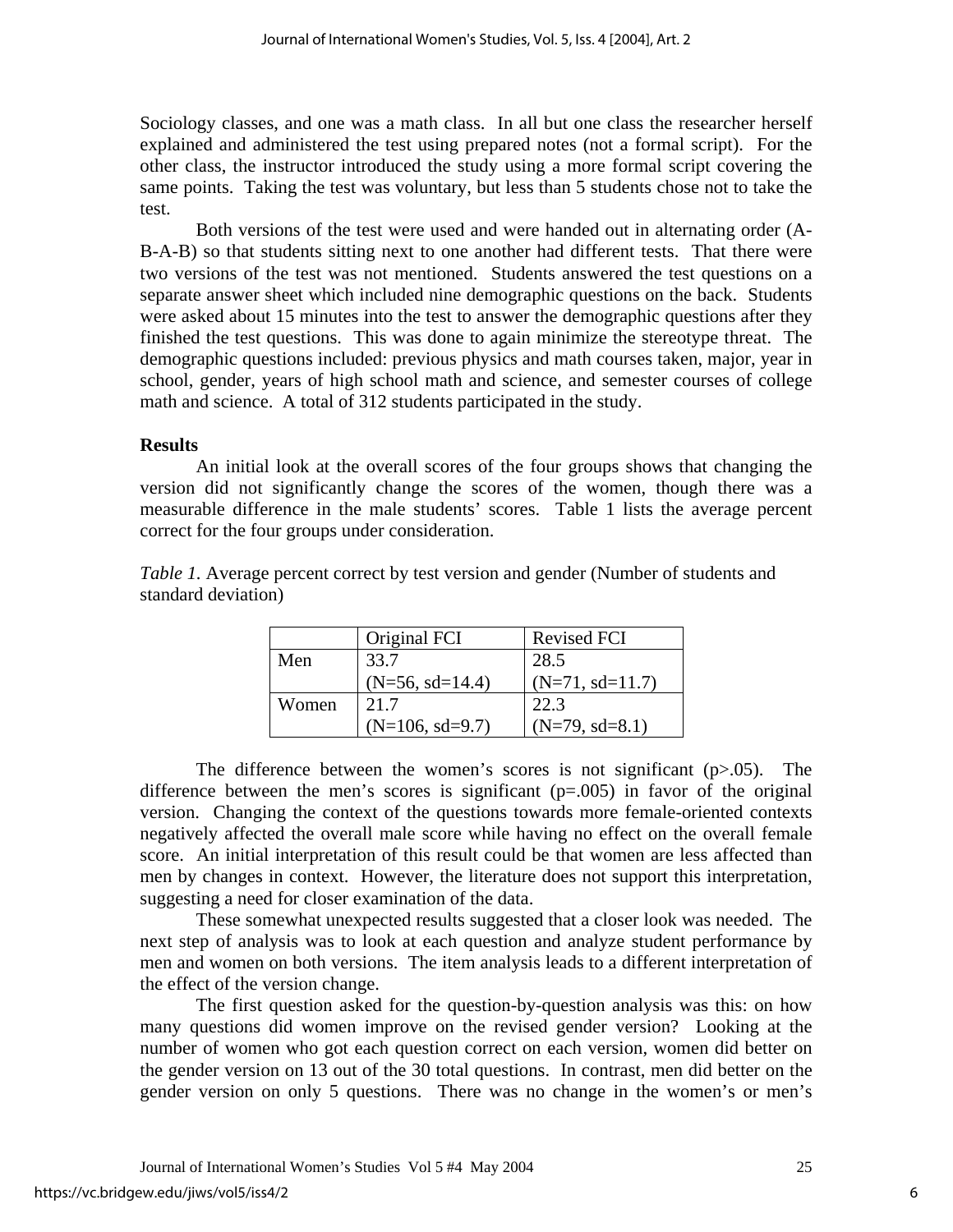scores on 2 questions. Another way to view this is to say that the gender version *decreased* or depressed women's scores on 15 questions and men's scores on 23 questions. This is in accordance with the overall results which suggest that the gender version hurts men's performance but neither helps nor hinders women's overall performance.

Why might this be happening? Perhaps women are so acclimated to bias in their science texts and tests, that they do not even consciously see the bias, and so it matters little to them. Or men may be so accustomed to male contexts that it shakes them out of their usual habits and thinking patterns to see the bias reversed. Alternatively, men may be more context-sensitive in general than women. It also should be noted that women's scores were close to what would be achieved by random guessing; since the scores are so low, it might be that we are seeing different patterns of random guessing among the women. Men's slightly higher score may be reflecting more thought going into the questions, which might increase the effect of context. However, since the FCI was designed to draw out students' right and wrong ideas, and the incorrect answers (distracters) were specifically chosen to be common misconceptions, it is unlikely that random guessing can explain this effect.

The next layer of analysis was to determine if there were particular questions with notable performance patterns. Were there questions where women improved but men did not? Vice-versa? The answer is clearly a resounding yes. Every combination of relationships imaginable showed up in the test. Particular questions serving as examples are shown below. Because the authors of the FCI are very concerned about the test becoming easily available to students, which they believe would reduce the test's usefulness I will not include the actual questions on the test. Educators can download the test by visiting the FCI website (see references) and requesting a password.

Cannon/bowl: The original question asks about the path of a cannonball fired off the top of a cliff. The picture shows a figure, more male- than female-looking, firing the cannon. The revised question asks about the path of a bowl shoved by a (female) baby off her high chair. The physics is identical between the questions at the level of analysis asked of the students. The only difference is the *context*. The results in Table 2 suggest that changing the context helped the women without hurting the men.

*Table 2*. Percentage of students choosing correct answer on cannon/bowl question by test version and gender.

|       | Original | Revised |
|-------|----------|---------|
| Women |          |         |
| Men   |          |         |

Balls/oranges: Another question asks students about two steel balls rolling off a table and how far from the table they hit the floor, given that one ball weighs twice as much as the other. The revised question simply changes the balls to oranges, and inserts the modifier "kitchen" before "table". This change was one of the "daily-life experience" changes, to make the question less formal and school-oriented and more informal and familiar. Here, the revision actually increased the gender gap on the question, as seen in Table 3. The women performed more poorly on the revised question, while the men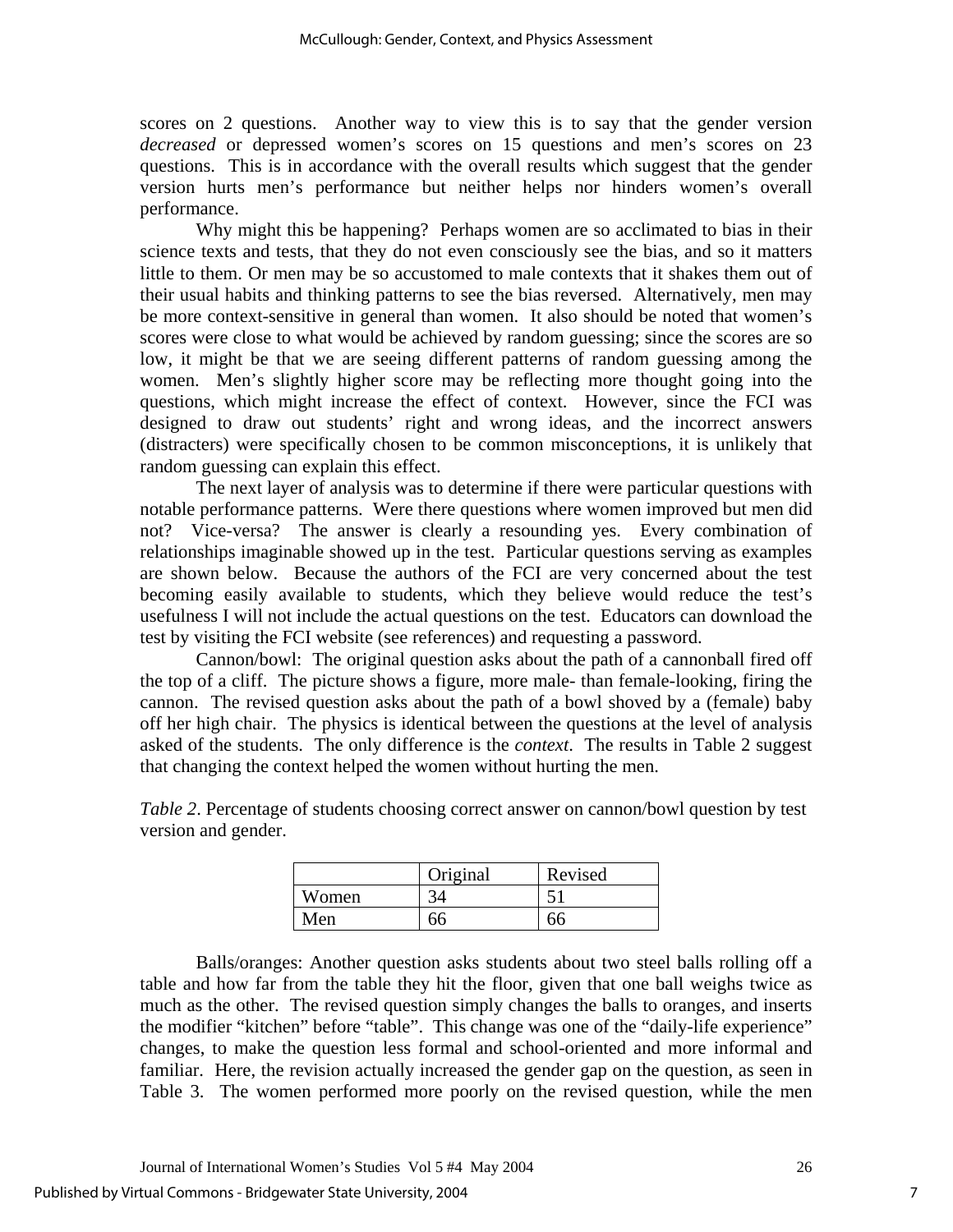performed better on the more female-oriented question. This makes drawing conclusions more complicated.

*Table 3.* Percentage of students choosing correct answer on ball/orange question by test version and gender.

|       | Original | Revised |
|-------|----------|---------|
| Women | ∠.       |         |
| Men   |          |         |

Ball in channel/waterslide: A different pattern was seen on a question asking about the path taken by a ball exiting a horizontal circular channel. The original question gives a paragraph of introduction describing the setup (a frictionless horizontal circular channel is secured to a table top; the ball enters the channel at high speed and exits at the end of the channel). The revision involved changing the situation to a girl on a water slide; the last section of the slide is a horizontal circular arc. Again, the physics of the situations is the same. The path of a ball and a girl as they leave the circle are the same. In this case, the revision improved the women's scores while depressing the men's scores.

*Table 4*. Percentage of students choosing correct answer on channel/waterslide question by test version and gender.

|       | Original | Revised |
|-------|----------|---------|
| Women | .r       | E C     |
| Men   |          |         |

The remaining questions show all the possible patterns: women up, men same; both same; men up, women down; etc. The single all-encompassing result of this study is that changing the context can and does affect student performance, but in ways that are hard to predict in terms of gender bias.

## **Discussion**

The context in which a question is couched can affect how a student responds to that question. Replacing male-oriented contexts with female-oriented ones did reduce the gender gap on a popular physics conceptual test. This came at the cost of lowering men's performance rather than raising the women's. There are several interpretations of this data. Women may be accustomed to male-oriented examples and are less disturbed by changes to more female-oriented contexts. Perhaps the stereotypical contexts chosen (in 1998) do not match with current young women's worlds, and so there remains a mismatch in contexts for the women, but the contexts are far enough away from men's experiences to make them uncomfortable. What is certain is that context does interact with gender to affect how students perform on test questions.

The current version of the Revised FCI is not yet ready for answering the question of whether or not the context of the questions is lowering women's scores. What has been shown is that context does affect performance. The next steps in this research are to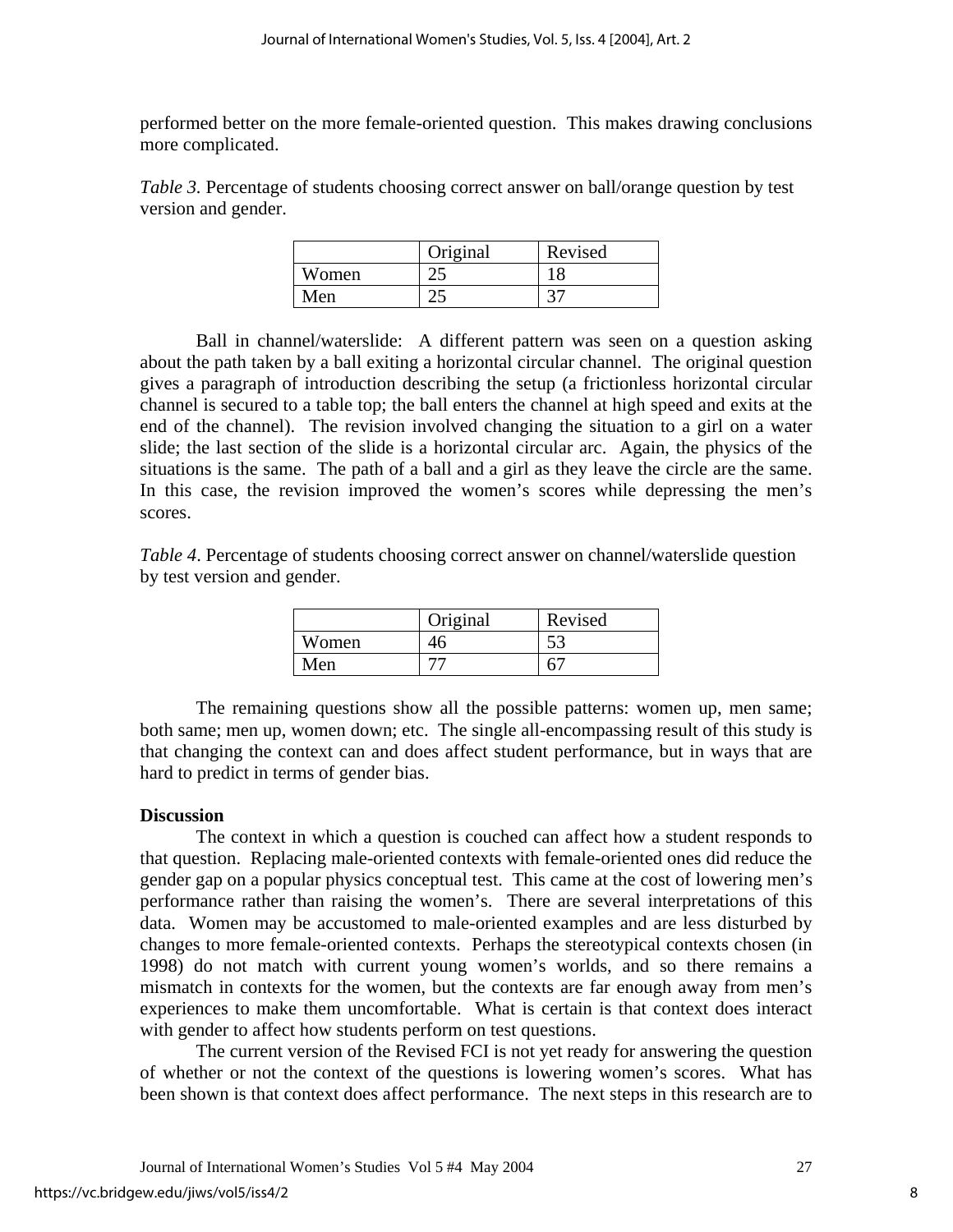further investigate how context affects performance. Interviews of students answering the same questions with different contexts are being planned. Also planned are shorter versions of the test which include both contexts for some questions.

Since the test is used primarily by physics instructors in physics classes, the Revised FCI must be tested with physics students and this is already underway at six different institutions across the country.

The underlying issues of this study have implications for instructors at many levels. When writing tests, instructors need to be aware of possibly biased contexts in their questions, not only for gender but for culture as well. Asking a question about a pop-fly baseball can alienate not only women (and men) not interested in the sport but students from other cultures who may not even know what a baseball is. In textbooks, back-of-chapter questions should be examined for their gender and cultural context and appropriateness to the students at hand. Questions about such things as driving on ice may be inappropriate for students who come from warmer climates. Even in day-to-day discussions and examples, instructors need to be aware of how the contexts they use may be affecting some students' learning and understanding.

The context of a question can affect how a student interprets, relates to and responds to that question. Further research is needed to examine more thoroughly the connection and relationships between context and response. The current research suggests that teachers need to be aware of the contexts they use in their classrooms, so that they do not inadvertently disadvantage the women they teach. By learning more about context and contextual bias, our classrooms can become more accommodating to women and we can invite broader participation of women in science and in science classrooms.

## **References**

AAUW (1995). *How Schools Shortchange Girls.* New York: Marlowe & Co.

AAUW (1999). *Gender Gaps.* New York: Marlowe & Co.

Bazler, J. and D. Simonis. (1990). Are women out of the picture? Sex discrimination in science texts. *Science Teacher 57*(9): 24-26.

Benbow, C. P. and J. Stanley (1980). Sex differences in mathematical ability: Fact or artifact? *Science 210*: 1262-1264.

Bleier, R. (1986). *Feminist Approaches to Science.* New York: Pergamon Press.

Buck, G., I. Kostin, et al. (2002). *Examining the relationship of content to gender-based performance differences in advanced placement exams.* New York, College Board/ETS. Report #2002-12.

Cohn, C. (1996). Sex and death in the rational world of defense intellectuals. In *Gender and Scientific Authority*, Laslett, B., S. G. Kohlstedt, et. al. (Eds). Chicago, IL: University of Chicago Press, pp. 183-214.

Cole, N. (1997). *The ETS Gender Study.* Princeton, NJ: Educational Testing Service.

Enderstein, L.G. & P.E. Spargo (1998). The effect of context, culture and learning on the selection of alternative options in similar situations by South African pupils. *International Journal of Science Education, 20*(6): 711-736.

Force Concept Inventory available on the Internet at http://modeling.asu.edu/R&E/Research.html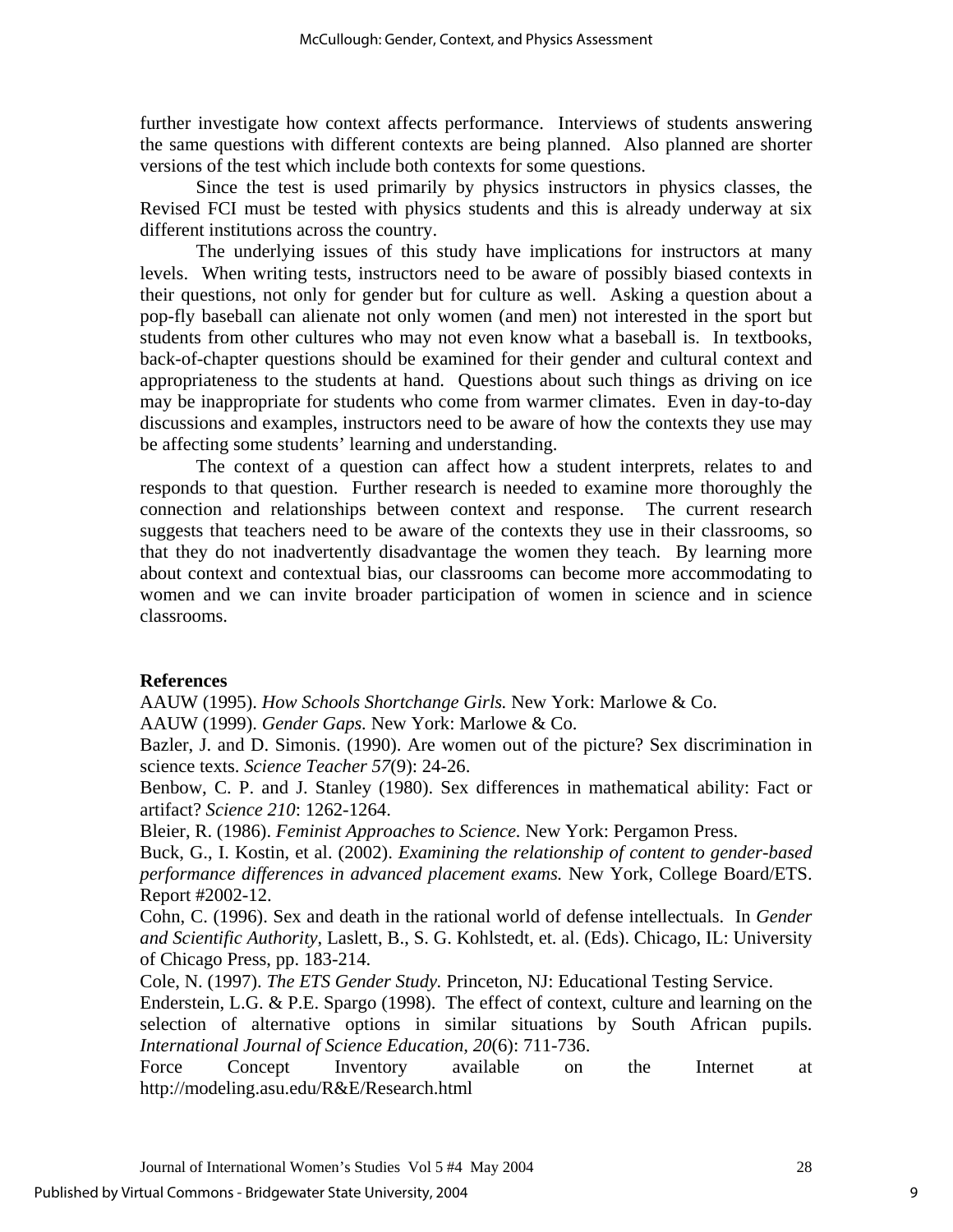Gleaves, K. (1994). Urban African-American students' perceptions of school and tests: Re-examining the cultural bias theme. *International Journal of Educational Reform*, 3(2), 194-201.

Hake, R. R. (1998). Interactive-engagement vs traditional methods: A six-thousandstudent survey of mechanics test data for introductory physics courses. *American Journal of Physics, 66*: 64-74.

Hall, C. & N. Davis. (1999). Gender and racial differences in mathematical performance. Journal of Social Psychology, 139(6), 677-689.

Hestenes, D., M. Wells & G. Swackhamer (1992). A Force Concept Inventory. *The Physics Teacher, 30*: 141-151.

Ivie, R., R. Czujko & K. Stowe (2001). *Women Physicists Speak: The 2001 International Study of Women in Physics.* AIP Report. http://www.aip.org/statistics

Ivie, R. & K. Stowe (2000). *Women in Physics, 2000.* AIP report R-430. College Park, MD: American Institute of Physics.

McCullough, L. (1996). *Gender differences in multiple-choice conceptual tests.* Paper presented at the national meeting of the American Association of Physics Teachers. College Park, MD. Available at http://physics.uwstout.edu/staff/mccullough/physicseduc.htm.

McCullough, L. (2001). *A gender context for the Force Concept Inventory.* Paper presented at the national meeting of the American Association of Physics Teachers. San Diego, CA. Available at http://physics.uwstout.edu/staff/mccullough/physicseduc.htm.

McCullough, L. & C.H. Crouch (2002). *Gender, Educational Reform, and Instructional Assessment, Part 1.* Paper presented at the national meeting of the American Association of Physics Teachers. Philadelphia, PA. Available at http://physics.uwstout.edu/staff/mccullough/physicseduc.htm.

Middlecamp, C. and B. Subramaniam (1999). What is feminist pedagogy? Useful ideas for teaching chemistry. *J. of Chem. Ed.* **76**(4): 520-524.

Middlecamp, C. and A.-M. Nickel (2000). Doing science and asking questions: An interactive exercise. *J. of Chem. Ed.* **77**(1): 50-52.

National Science Foundation (2002). Division of Science Resources Statistics; *Science and Engineering Degrees: 1966-2000.* NSF report 02-327. Arlington, VA: NSF. Author: Susan T. Hill. http://www.nsf.gov/sbe/srs/nsf02327/start.htm

Navarro, C. (1989). *Why do women have lower average SAT-Math scores than men?* Paper presented at American Educational Research Association meeting, San Francisco, CA.

Nelson, D. and D. Rogers. (2004). *A National Analysis of Diversity in Science and Engineering Faculties at Research Universities.* Research Report, University of Oklahoma. Available at [http://www.now.org/issues/diverse/diversity\\_report.pdf](http://www.now.org/issues/diverse/diversity_report.pdf)

Neuschatz, M. and M. McFarling. (2003). *Broadening the Base: High School Physics Education at the Turn of a New Century*. AIP Report R-439. Available at http://www.aip.org/statistics/trends/reports/hsreport2003.pdf

Potter, E. and S. Rosser (1992). Factors in life science textbooks that may deter girls' interest in science. *Journal of Research in Science Teaching 29*(7): 669-686.

Rennie, L. & L. Parker (1993). Assessment in physics: Further exploration of the implications of item context. *Australian Science Teachers Journal, 39*(4): 28-32.